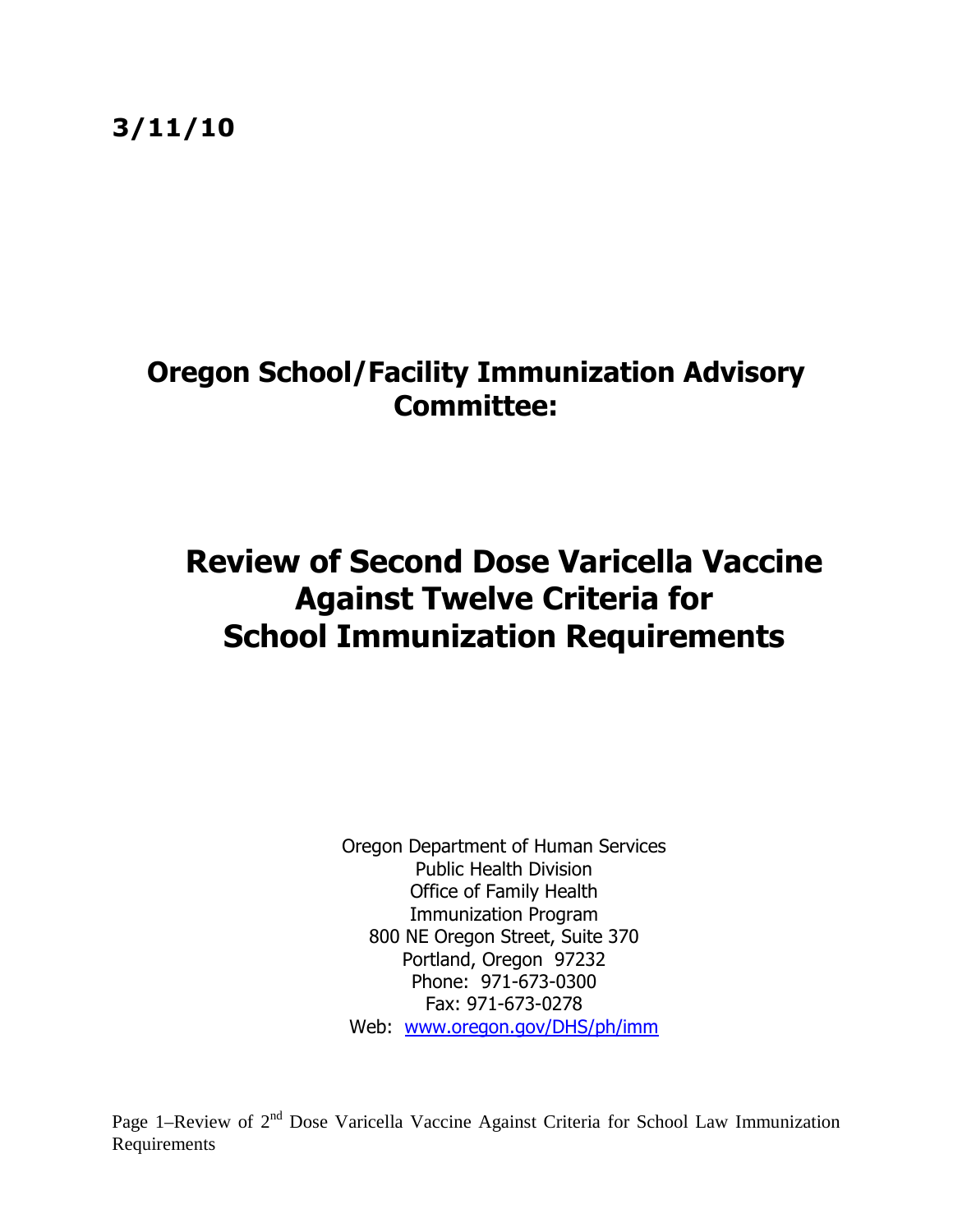#### Process for Reviewing Antigens for Potential Inclusion in OAR 333-050-0050, 333-050-0130 and 333-050-0140.

Request for the inclusion of additional antigens or vaccines can come from the Oregon Immunization Program, IPAT (Immunization Policy Advisory Team), or from the community. Proposed changes to vaccine requirements are discussed with IPAT either in a regularly scheduled meeting or through electronic communication. IPAT will submit their comments and a request for consideration to the Oregon Immunization School Law Advisory Committee.

The Oregon School/Facility Immunization Advisory Committee was established as a part of the school law immunization requirements when the original legislation was passed in 1980. This Committee is composed of immunization stakeholders from the fields of public health, school health, school administration, medicine, day care, child advocacy and consumers (parents). Through consensus, the committee determines what vaccines (antigens) should be included in Oregon school immunization requirements.

Information about new vaccines and the diseases they prevent, including transmission within schools, burden of disease, cost-effectiveness, effect on schools/counties and vaccine availability is presented at a scheduled meeting for committee consideration. The following criteria are an integral part of the discussion and the decision-making process. All 12 criteria must be considered. Members of the Committee are expected to rely on their professional and scientific judgment as well as available data when applying the criteria.

The Committee's recommendation is then submitted to the Oregon Immunization Program for consideration and possible action.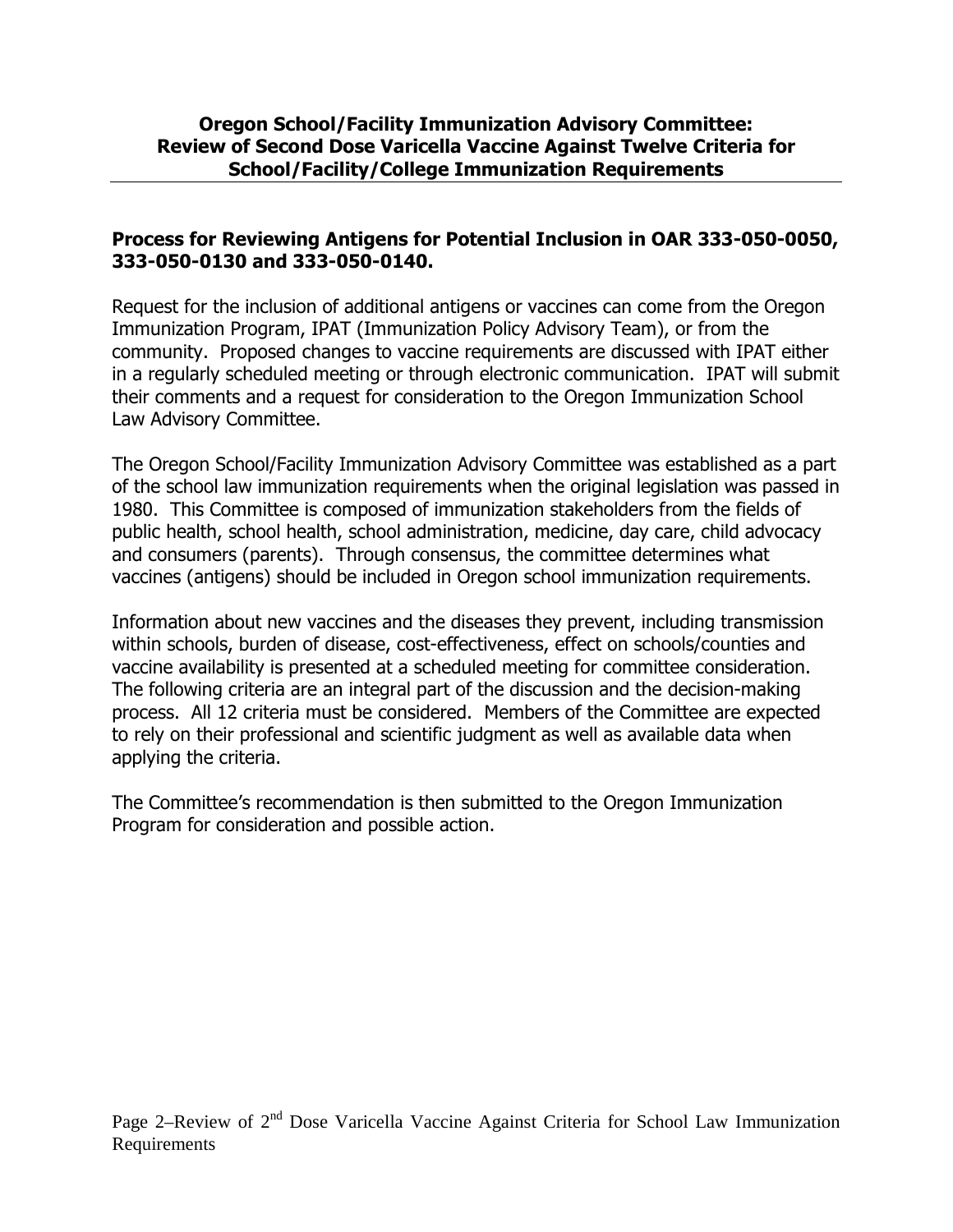### The 12 Criteria to Consider in Evaluating Antigens

The following information is being presented for Committee consideration. Consideration: Adding a second dose of varicella vaccine to the requirements for school attendance.

#### 1. The vaccine is recommended by ACIP (Advisory Committee on Immunization Practices) and included on its recommended childhood and adolescent immunization schedule.

Two doses of varicella vaccine are recommended for children without a history of chickenpox disease. The first dose is recommended at 12-18 months of age. The second dose is recommended at 4-6 years of age, and can be given as soon as 3 months after the first dose for children 1-12 years of age. For children 13 years of age and older, the second dose can be given 4 weeks after the first dose.

CDC. Recommended Immunization Schedules for Persons Aged 0 Through 18 Years — United States, 2010. MMWR. January 8, 2010: 58(51&52);1-4. Available at: http://www.cdc.gov/mmwr/PDF/wk/mm5851-Immunization.pdf

#### 2. The vaccine prevents disease with a significant morbidity and mortality in at least some subset of the Oregon's population.

Before the introduction of varicella vaccine in the U.S. in 1995, chickenpox disease was contracted by almost all individuals, usually during childhood. Chickenpox is not a nationally reportable disease.

From:

CDC. Prevention of Varicella: Recommendations of the Advisory Committee on Immunization Practices (ACIP). MMWR. June 22, 2007. 56(RR04);1-40 (page 22) (available at http://www.cdc.gov/mmwr/pdf/rr/rr5604.pdf )

"Prelicensure and postlicensure studies have demonstrated that 1 dose of single-antigen varicella vaccine is approximately 85% effective in preventing varicella. Breakthrough varicella disease that occurs after vaccination frequently is mild and modified. Varicella vaccine is >95% effective in preventing severe varicella disease."

From:

CDC. Epidemiology and Prevention of Vaccine-Preventable Diseases, 11<sup>th</sup> Edition, pages 289-292 (available at

http://www.cdc.gov/vaccines/Pubs/pinkbook/downloads/varicella.pdf )

"Despite high one-dose vaccination coverage and success of the vaccination program in reducing varicella morbidity and mortality, varicella surveillance indicates that the number of reported varicella cases appears to have plateaued. An increasing proportion of cases

Page 3–Review of 2<sup>nd</sup> Dose Varicella Vaccine Against Criteria for School Law Immunization Requirements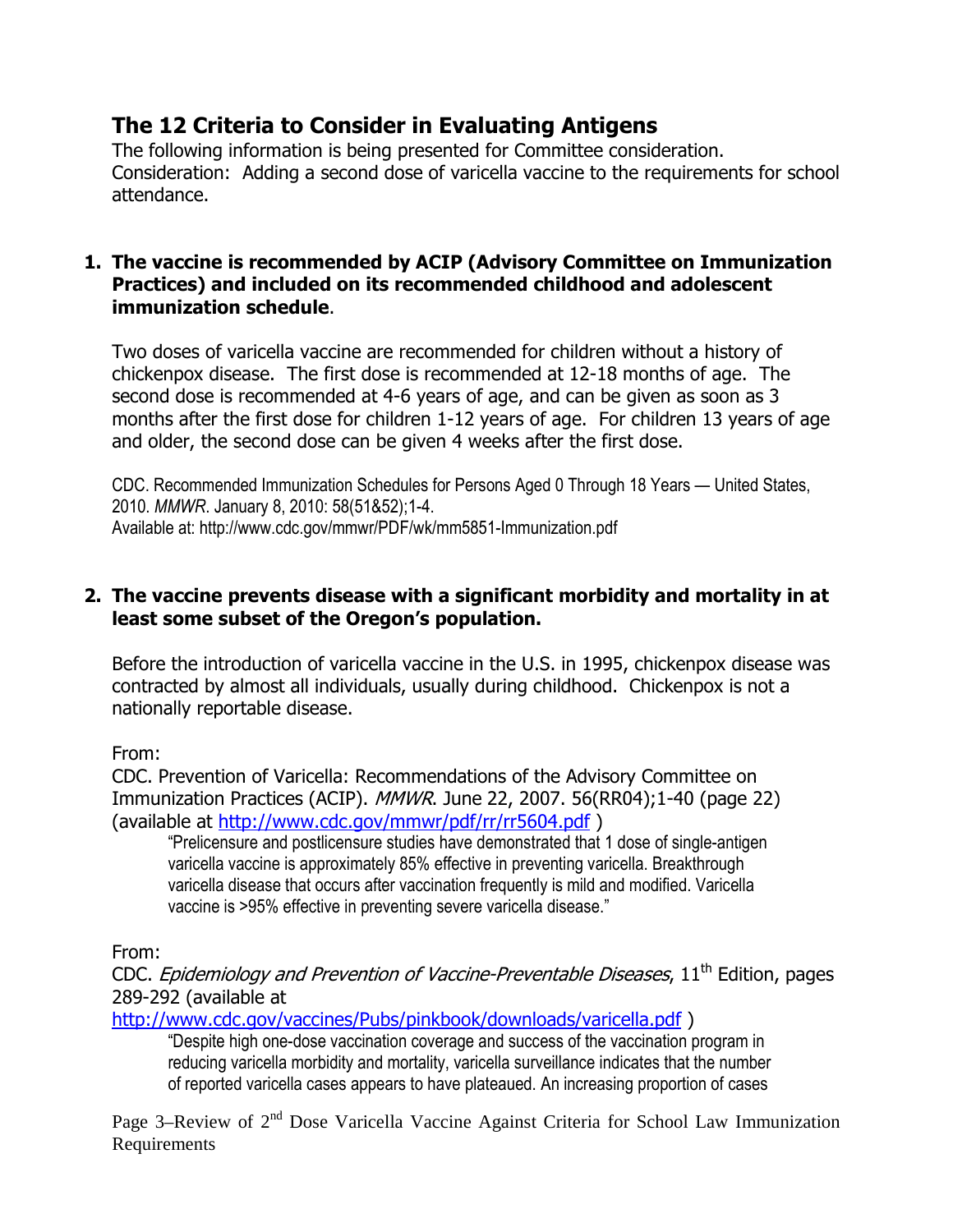represent breakthrough infection (chickenpox occurring in a previously vaccinated person). In 2001–2005, outbreaks were reported in schools with high varicella vaccination coverage (96%–100%). These outbreaks had many similarities: all occurred in elementary schools; vaccine effectiveness was within the expected range (72%–85%); the highest attack rates occurred among the younger students; each outbreak lasted about 2 months; and persons with breakthrough infection transmitted the virus although the breakthrough disease was mild. Overall attack rates among vaccinated children were 11%–17%, with attack rates in some classrooms as high as 40%. These data indicate that even in settings where almost everyone was vaccinated and vaccine performed as expected, varicella outbreaks could not be prevented with the current one-dose vaccination policy. These observations led to the recommendation in 2006 for a second routine dose of varicella vaccine."

#### From:

CDC. Prevention of Varicella: Recommendations of the Advisory Committee on Immunization Practices (ACIP). MMWR. June 22, 2007. 56(RR04);1-40 (page 22) (available at http://www.cdc.gov/mmwr/pdf/rr/rr5604.pdf )

 "The rationale for the second dose of varicella vaccine for children is to further decrease varicella disease and its complications in the United States. Despite the successes of the 1-dose vaccination program in children, vaccine effectiveness of 85% has not been sufficient to prevent varicella outbreaks, which, although less than in the prevaccine era, have continued to occur in highly vaccinated school populations. Breakthrough varicella is contagious. Studies of the immune response after 1 and 2 doses of varicella vaccine demonstrate a greater-than-tenfold boost in GMTs when measured 6 weeks after the second varicella vaccine dose… The second dose of varicella vaccine is expected to provide improved protection to the 15%–20% of children who do not respond adequately to the first dose… The risk for breakthrough disease was 3.3-fold lower among children who received 2 doses than it was among children who received 1 dose. How this increase in vaccine efficacy (typically higher than observed under field conditions) will translate into vaccine effectiveness under conditions of community use will be an important area of study."

Oregon made one dose of varicella vaccine mandatory for school entrance in 2000. One dose of varicella vaccine is currently required for all children 18 months and older without history of chickenpox disease in children's facilities and schools in Oregon; two doses are required if the first dose was received at or after 13 years of age.

#### 3. The vaccine (antigen) is cost-effective from a societal perspective in Oregon. From:

CDC. Prevention of Varicella, Recommendations of the Advisory Committee. Morb Mortal Wkly Rpt. June 22, 2007 (Available at

http://www.cdc.gov/mmwr/preview/mmwrhtml/rr5604a1.htm ):

"A recent analysis was performed that used current estimates of morbidity and mortality … and current direct and indirect costs... The model considered that the second dose will reduce varicella disease residual after the first dose by 79%. From a societal perspective,

Page 4–Review of 2<sup>nd</sup> Dose Varicella Vaccine Against Criteria for School Law Immunization Requirements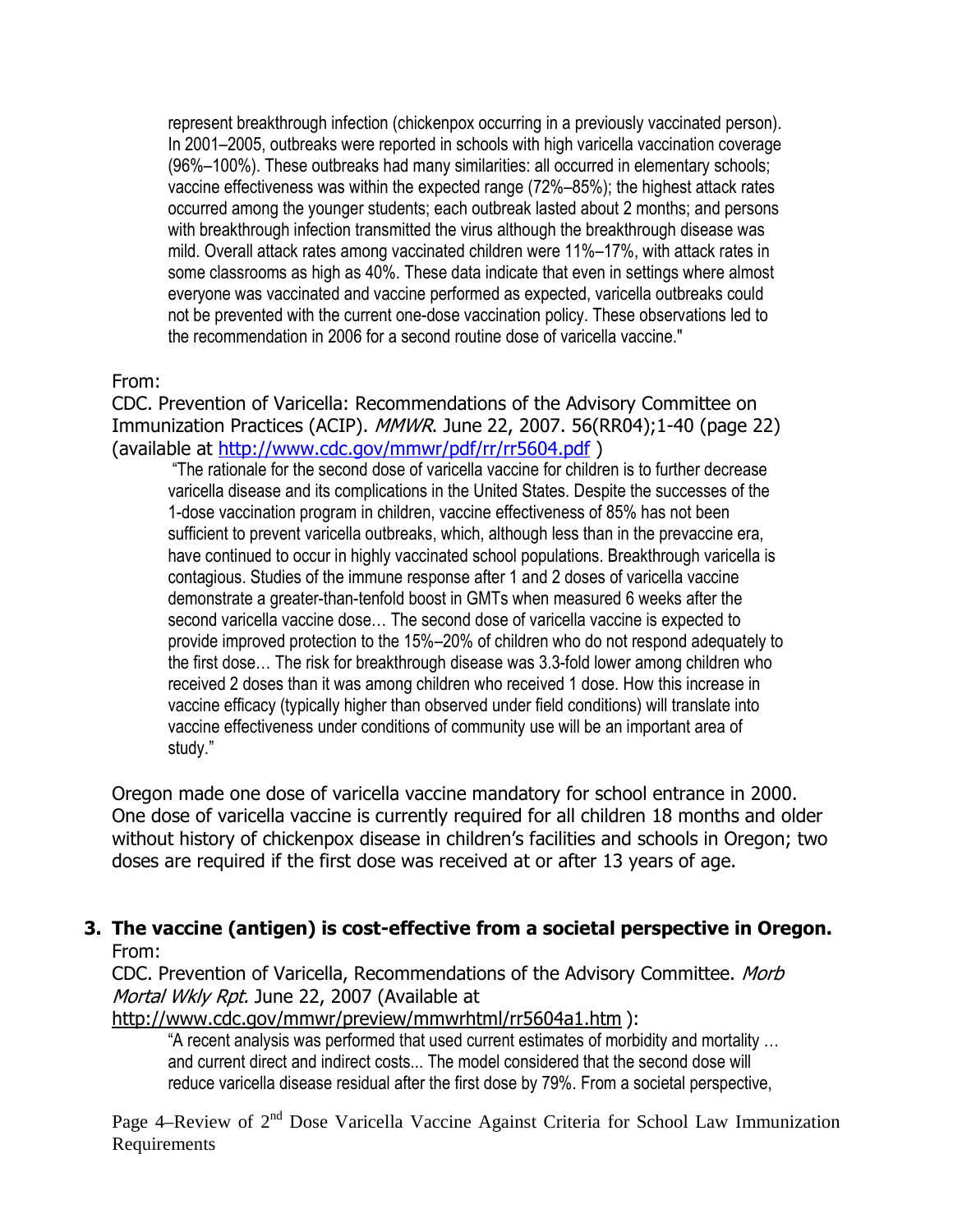both 1-dose and 2-dose vaccination programs are cost saving compared with no program. The vaccine program cost was estimated at \$320 million for 1 dose and \$538 million for 2 doses. The savings from varicella disease prevented were estimated at approximately \$1.3 billion for the 1-dose program and approximately \$1.4 billion for the 2-dose program. Compared with the 1-dose program, the incremental cost for the second dose was estimated to be \$96,000 per quality-adjusted life year (QALY) saved. If benefits from preventing group A streptococcus infections and HZ [herpes zoster] among vaccinated persons are added, incremental costs per QALY saved are \$91,000 and \$17,000, respectively. Because of the uncertainty of the modeled predictions of an increase in HZ among persons with a history of varicella and the fact that no consistent trends demonstrate an increase in HZ attributable to the varicella vaccination program in the United States, HZ among persons with a history of varicella was not included in the model."

Most of the cost-effectiveness of vaccination with varicella vaccine is with the first dose, and it is unclear that requiring a second dose will achieve substantial additional benefit from a cost-effectiveness perspective.

#### 4. The vaccine (antigen) has been used in the general population to demonstrate reduction in disease activity with similar level of effectiveness to that demonstrated prior to FDA approval.

#### From:

CDC. Epidemiology and Prevention of Vaccine-Preventable Diseases, 11<sup>th</sup> Edition, pages 291-292 (available at

http://www.cdc.gov/vaccines/Pubs/pinkbook/downloads/varicella.pdf ):

"After one dose of single-antigen varicella vaccine, 97% of children 12 months to 12 years of age develop detectable antibody titers. More than 90% of vaccine responders maintain antibody for at least 6 years. In Japanese studies, 97% of children had antibody 7 to 10 years after vaccination. Vaccine efficacy is estimated to be 70% to 90% against infection, and 90% to 100% against moderate or severe disease.

"Among healthy adolescents and adults 13 years of age and older, an average of 78% develop antibody after one dose, and 99% develop antibody after a second dose given 4 to 8 weeks later. Antibody persisted for at least 1 year in 97% of vaccinees after the second dose given 4 to 8 weeks after the first dose.

"Immunity appears to be long-lasting, and is probably permanent in the majority of vaccinees. Breakthrough infection is significantly milder, with fewer lesions (generally fewer than 50) …

"Although findings of some studies have suggested otherwise, most investigations have not identified time since vaccination as a risk factor for breakthrough varicella."

Page 5–Review of 2<sup>nd</sup> Dose Varicella Vaccine Against Criteria for School Law Immunization Requirements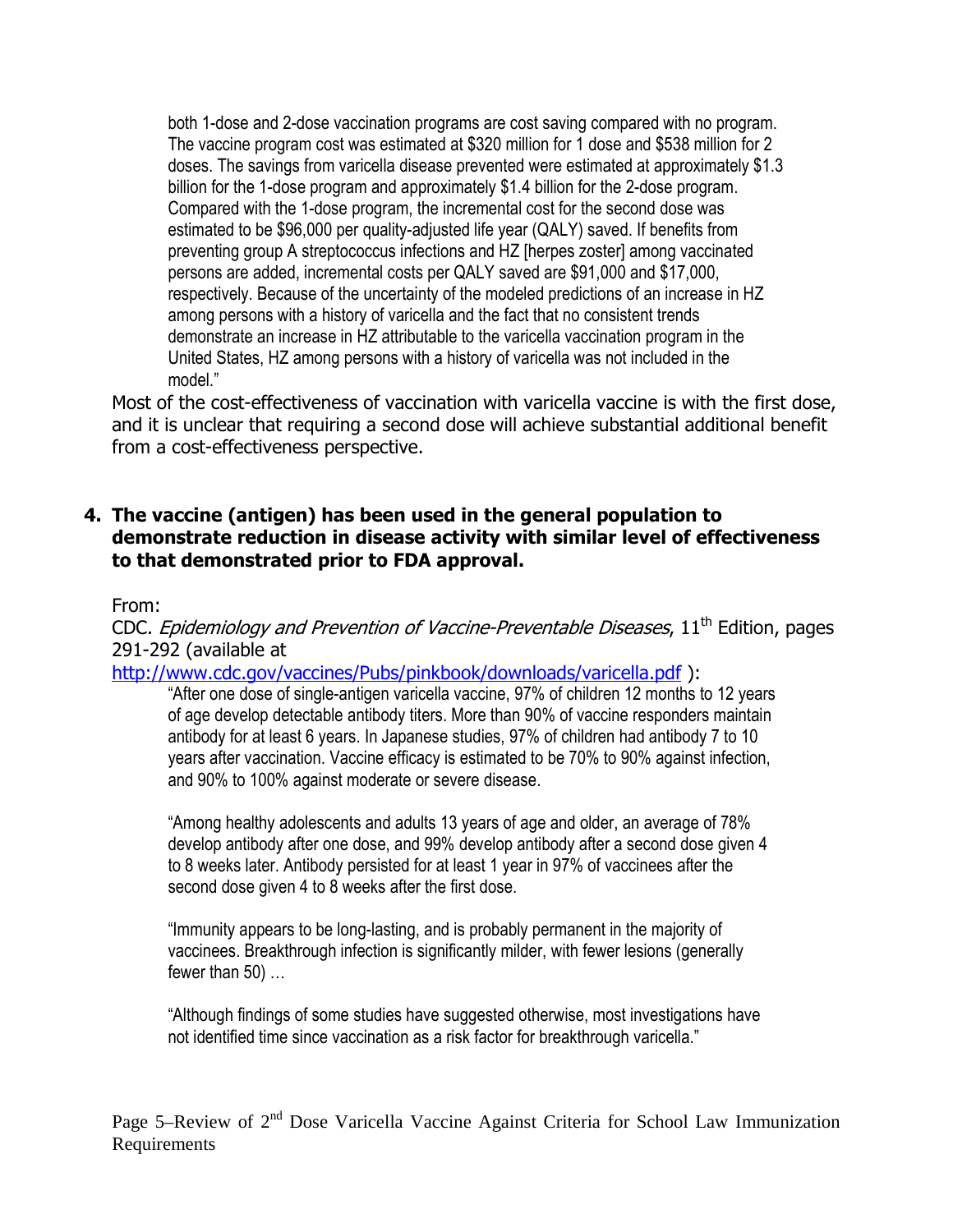From:

CDC. *Epidemiology and Prevention of Vaccine-Preventable Diseases*,  $11<sup>th</sup>$  Edition, pages 289 (available at http://www.cdc.gov/vaccines/Pubs/pinkbook/downloads/varicella.pdf )



#### 5. The vaccine is necessary to prevent diseases known to be spread in schools or facilities, and will increase safety in the school/facility environment.

A study conducted by Lee et. al, with Multnomah County Education Service District among public elementary schools, 2002-2007, reported, "Breakthrough varicella rates among exposed students ranged from 6% to 8% per school year; annual incidence rates ranged from 0.2% to 0.3% of public elementary school students; and varicella was more severe and lasted longer in susceptible than in vaccinated students… Vaccine effectiveness was 81%." This was during the phase-in time period for varicella, so some students at the schools were required to have one dose of varicella vaccine, and other students were not required to have this vaccine yet.

Varicella is a disease that is easily transmissible in the school setting. It is not unusual for students infected with chickenpox to miss up to 7-10 days of school, which can impact the continuity of the student's education. Additionally, many schools serve children and adults that are immunosuppressed due to cancer treatment or chronic health conditions, and transmission of varicella disease to these individuals can cause serious harm.

Lee, LE, Ho, H, Lorber, E, Fratto, J, Perkins, S., Cieslak, P: Vaccine-Era Varicella Epidemiology and Vaccine Effectiveness in a Public Elementary School Population, 2002-2007. Pediatrics 2008:121;e1548-

Page 6–Review of 2<sup>nd</sup> Dose Varicella Vaccine Against Criteria for School Law Immunization Requirements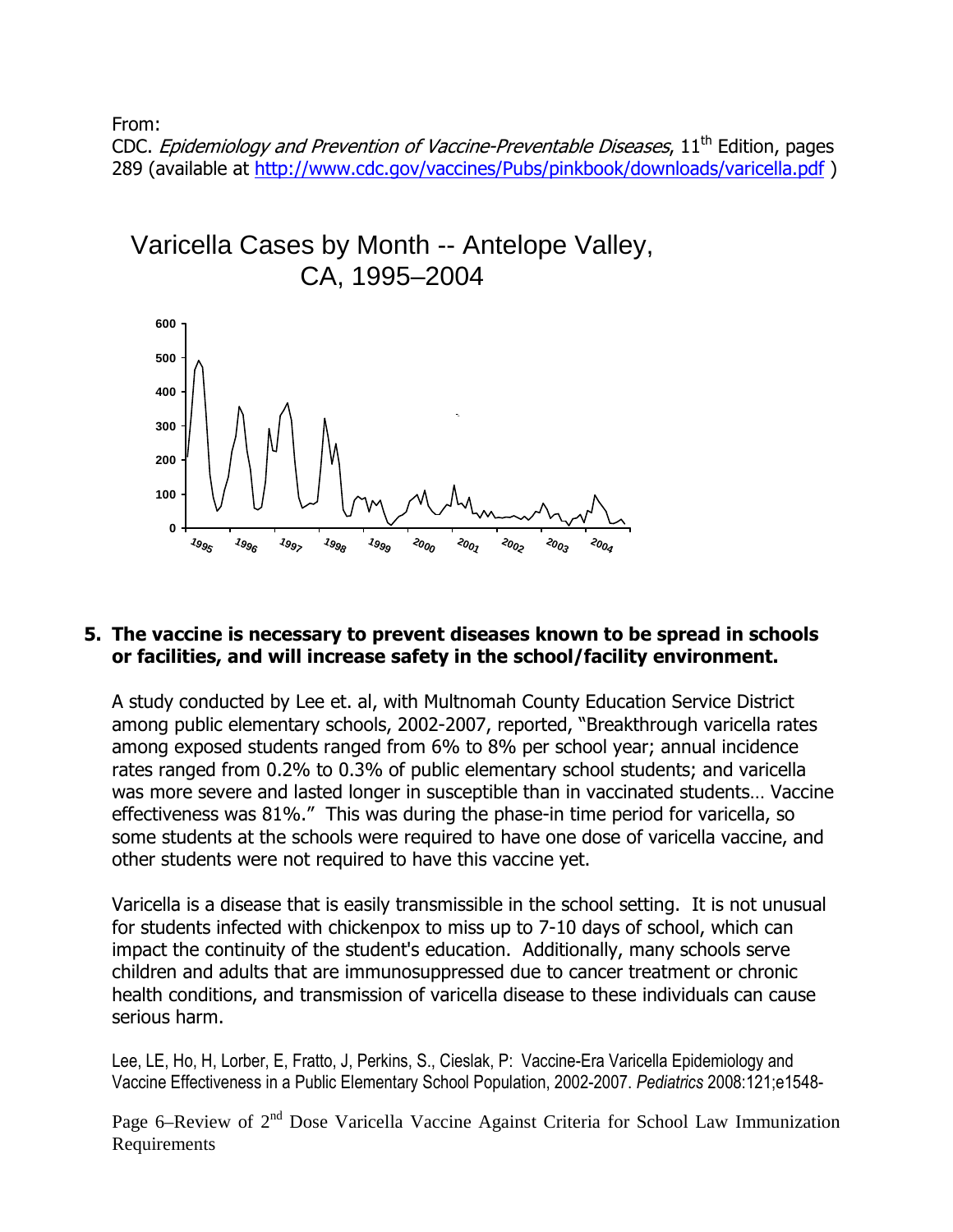e1554. (Available at

http://pediatrics.aappublications.org/cgi/reprint/121/6/e1548?maxtoshow=&hits=60&RESULTFORMAT=1&a ndorexacttitle=and&andorexacttitleabs=and&andorexactfulltext=and&searchid=1&FIRSTINDEX=0&sortspe c=relevance&volume=121&resourcetype=HWCIT ).

#### 6. Requiring the vaccine for school law will make a significant difference in vaccine coverage in the preschool/school/college populations and vaccinating the infant, child, adolescent or young adult against this disease reduces the risk of person-to-person transmission.

From Sentinel data, for 5 to 10 year old children, 90% (89.9%) had one or more varicella immunization. Of these, 39% (38.6%) had only one varicella immunization, and 61% (61.4%) had two or more.

The Sentinel data used here represent 100,297 children age 5 years through 10 years, (as of 12/31/09), living in Multnomah and Washington Counties who have at least two shots reported to the ALERT Immunization Information System. The uptake reflected here is a significant improvement from the last few years. Adding the  $2^{nd}$  dose vaccine requirement would improve the number of children having two doses of varicella.

In served by Multnomah Education Service District, 88% of kindergartners have two documented doses of varicella vaccine in their record.

4 th Quarter Sentinel Report, 2009. Oregon Immunization Program Multnomah Education Service District, 2010

#### 7. The vaccine is acceptable to the Oregon medical community and the general public.

It would appear from the above data, the second dose of varicella is generally acceptable to the public and being administered by the medical community.

#### 8. Ensure that sufficient funding is available on a state level to purchase vaccines for children who would need to meet the new law requirements.

A vaccine cannot be added to school law requirements unless it is assured that every child has access to the vaccine and that it is affordable. If the cost of the vaccine exceeds the funding available through federal programs, it will be necessary for the state to set aside funds to purchase the proposed required vaccine. Based on projections developed during the spring of 2009 for SJR1 legislation, the biennial costs for providing second dose varicella would be \$853,442. These figures were calculated

Page 7–Review of 2<sup>nd</sup> Dose Varicella Vaccine Against Criteria for School Law Immunization Requirements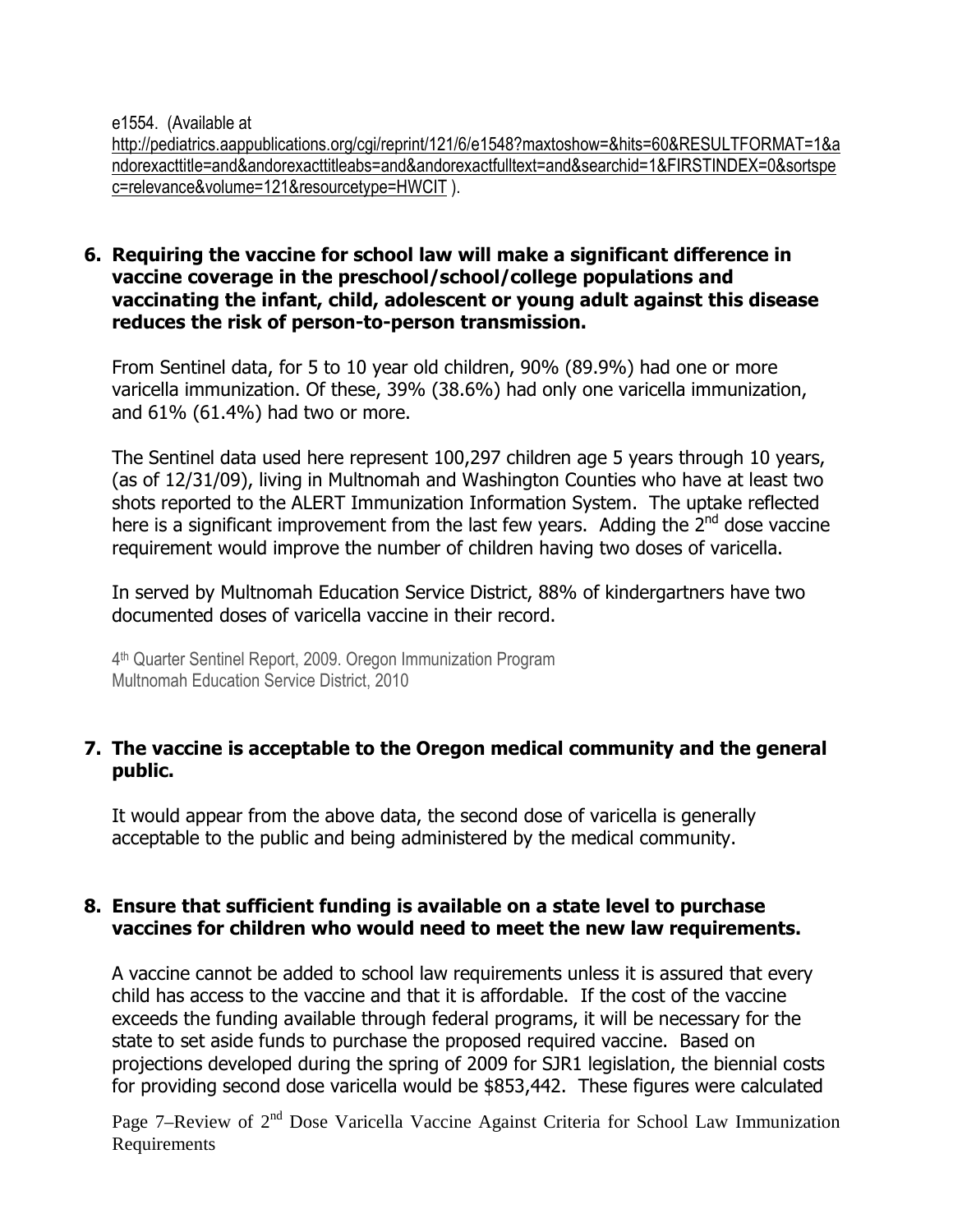based on 2008 Quarter 2 Sentinel data of two dose varicella vaccine uptake of 28% for children  $5 - 18$  years of age. However, second dose uptake for children  $5 - 10$  years of age is currently at 61% (2009 Quarter 4 Sentinel data). These numbers reflect children who would have entered kindergarten at or after the new two dose recommendation came out from CDC. If the second dose requirement were to be started within the age range of  $5 - 10$  years, and considering the higher uptake of vaccine, the estimated state cost would be \$426,721 for the biennium.

4 th Quarter Sentinel Report, 2009. Oregon Immunization Program 2 nd Quarter Sentinel Report, 2008. Oregon Immunization Program Cost estimate to state general fund prepared by the Oregon Immunization Program in response to Senate Joint Resolution 1, Legislative Session 2009

#### 9. There is a stable and adequate supply of vaccine.

Due to manufacturing problems, ProQuad, the measles/mumps/rubella/varicella combination vaccine, is currently unavailable. Production of Varivax (single antigen varicella vaccine) has been prioritized over ProQuad, and supplies of Varivax are currently sufficient to meet the two dose recommendation for varicella vaccine.

#### 10. The administrative burdens of delivery and tracking of vaccine and Oregon school/facility rule implementation is reasonable in light of any other vaccines currently being phased in to law.

Whenever new immunization requirements are added, schools have to contact more families about needed vaccines and spend time educating parents. Computer software upgrades must be made and paid for, and in turn must be approved by the state. Computer programs are currently designed to accept two doses of varicella vaccine, so programming changes would be less extensive than with other vaccines, and potentially the impact of adding a second varicella would not be as financially significant as with previous new requirements. Since the recommendation for a second dose of varicella was implemented in 2006, some schools have been entering dates of second doses when parents or health care providers have provided the information, or when records are accessed through ALERT. Therefore, the number of exclusion orders for second doses of varicella will most likely not be as great a burden as with previous new requirements. Still, local health departments have to prepare and mail more exclusion orders, provide more community clinics and communicate with local providers and parents about the new rule changes to ensure that children will not be excluded from school. Health plans need to cover the costs of the vaccines when feasible to improve access. Oregon law prohibits local health departments from charging an administrative fee if parents are financially unable to pay, and this has a financial impact on the counties. Adding more vaccines when still phasing in other vaccines complicates the

Page 8–Review of 2<sup>nd</sup> Dose Varicella Vaccine Against Criteria for School Law Immunization Requirements